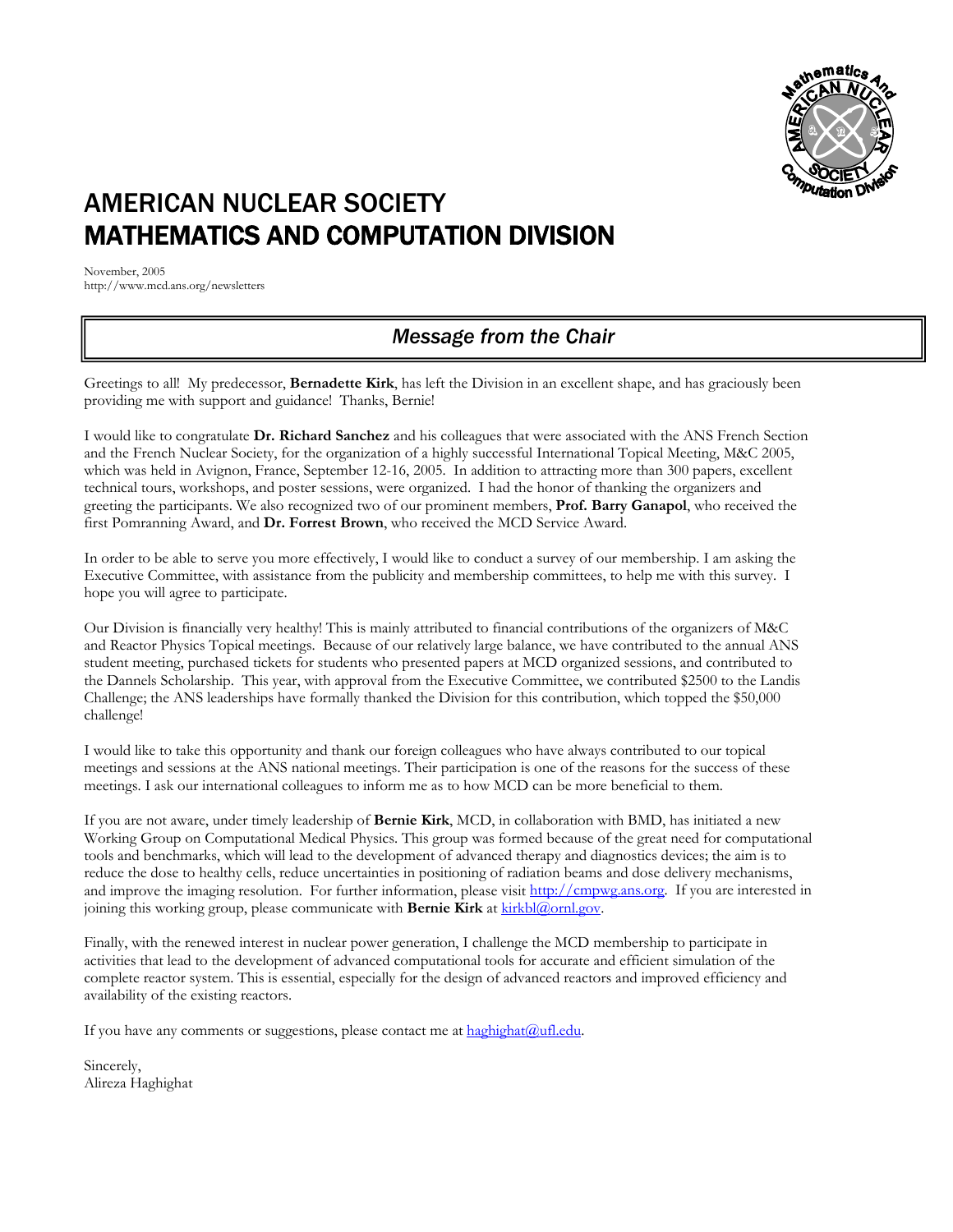## *2006 ANS Winter meeting: Mathematics and Computation Sessions*

**SUNDAY, NOVEMBER 13, 2005 1:00 p.m. - 2:00 p.m.. Program Committee Meeting: Council Room** 

**SUNDAY NOVEMBER 13, 2005 2:00 p.m. - 4:00 p.m. Executive Committee Meeting: Council Room**

**MONDAY, NOVEMBER 14 , 2005 P.M.** 

**Current Issues in Computational Methods-Roundtable** 

**TUESDAY, NOVEMBER 15, 2005 P.M.** 

**Advances in Radiation Transport and Physics for Radiation Detection Simulation** 

**WEDNESDAY, NOVEMBER 16, 2005 A.M. Computational Methods: General I** 

**WEDNESDAY, NOVEMBER 16, 2005 P.M. Computational Methods: General II** 

# *PROGRAM COMMITTEE*

Years in which our division holds its topical meeting are very busy for the Program Committee, and this year is no exception. I'll go ahead and speak for all those who attended MC2005 in Avignon (and all those unfortunate souls that were unable to make it…) and thank **Richard Sanchez** for all his hard work and dedication to his duties as Technical Program Chair. The meeting was a resounding success, due in part to the beautiful venue and marvelous weather, but primarily to the excellent technical content. Overall attendance and student participation were both very good. This meeting sets a very high standard for our topicals, but I think the team from the Northern California local section is up to the challenge. Our next topical will take place in **Monterey, CA in April 2007**. **Jasmina Vujic** of UC Berkeley is the Technical Program Chair for this meeting. I hope you'll all support the next topical the way you supported the one in Avignon.

 The upcoming national meeting in Washington, D.C. includes five sessions sponsored by the Math and Comp Division: Transport Methods, Computational Methods I and II, a special session entitled Advances in Radiation Transport and Physics for Radiation Detection Simulation, and our Roundtable on Current Issues in Computational Methods. **Bill Martin** from the University of Michigan is organizing the Roundtable speaker for this meeting, and as of this writing, the identity of the speaker is still protected information.  $\odot$ 

 I'd also like to take this opportunity to ask for your help with several of the functions of the program committee. First, please think about possible subjects for special sessions for the next national meeting in November 2006. Many of the more interesting sessions at these meetings are organized by our members. Sessions can be proposed via the ANS website [\(http://ans.org\)](http://ans.org/). This process progresses most smoothly when commitments are secured from several participants before the call for papers is issued. Also, if you plan to propose a session, please let me know. I'll also draw your attention to the electronic paper review and the need for timely review of submitted summaries. I'm always looking for new active and willing reviewers – let me know if you'd like to be added to the list of reviewers.

 Lastly, I'd like to recognize the contributions of several M&C members to the Program Committee. At the MC 2005 topical in Avignon, **Forrest Brown** received the M&C Division's Distinguished Service Award. He received this award, in part, because of his contributions as Program Committee Chair. He was instrumental in introducing the electronic paper review system to the division, and ultimately our division's success led ANS to adopt the process society-wide. Congratulations, Forrest. **Anil Prinja** stepped down from his Program Committee leadership role this year. Anil's professional approach to the Chair position has set an excellent example for all those to hold the job in the future. I'd also like to thank **Dmitriy Anistratov** for agreeing to take the position of Assistant Chair. He'll make the transition to Chair this year.

#### **[Provided by Todd Palmer, Program Committee Chair]**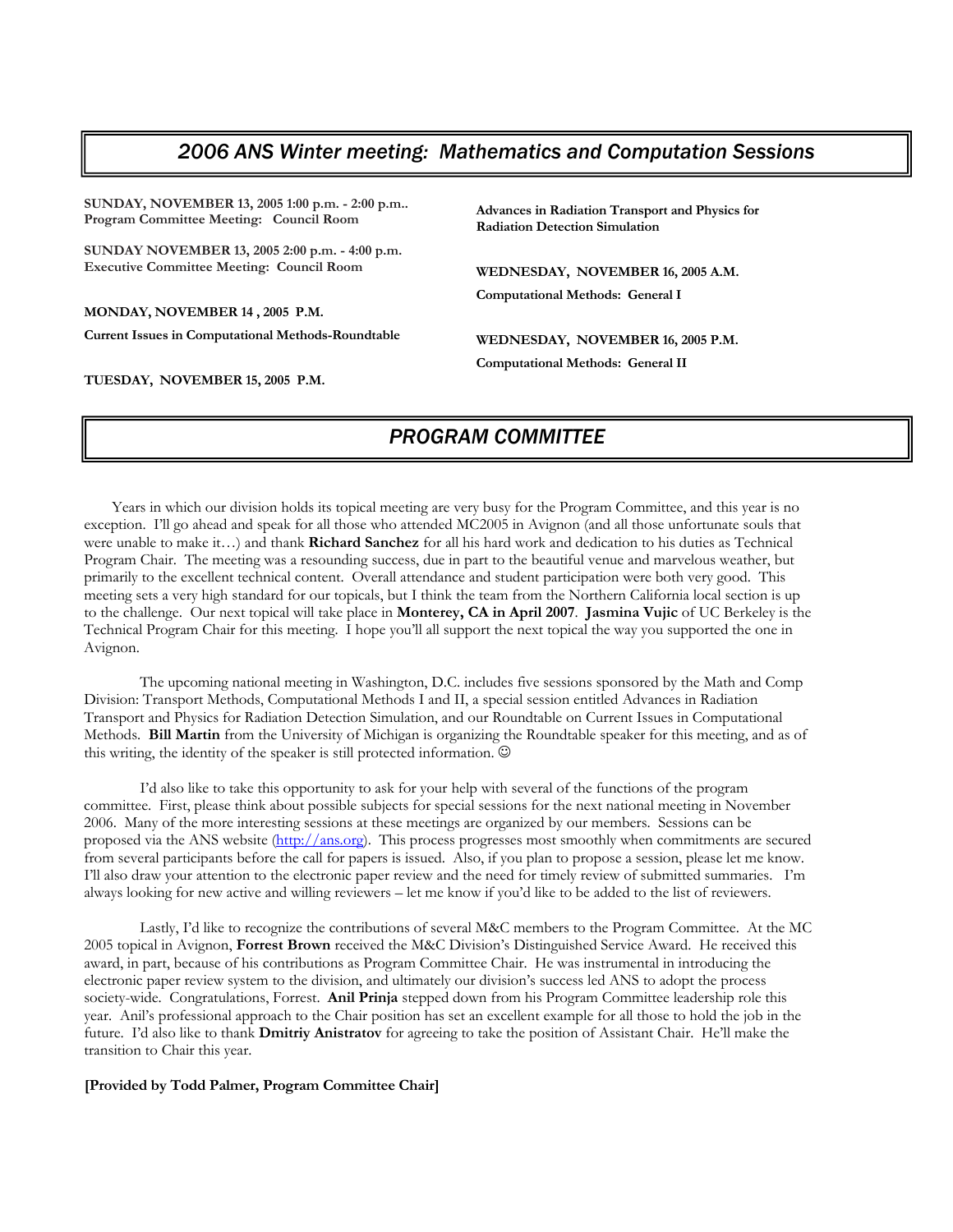### *Honors and Awards*

Two awards were presented in Avignon, France during the M&C 2005 Topical Meeting banquet. Recipient of the Gerald C. Pomraning Memorial Award was **Dr. Barry D. Ganapol** from the University of Arizona, with the award citation reading as follows: "*In recognition of his many important contributions to the development of benchmark solutions to the neutron transport equation, accomplished by blending his expertise in theoretical mathematics, numerical methods and computation as applied to nuclear engineering applications and his contributions as a university educator*."

Also presented during the banquet was the MCD Distinguished Serve Award presented to **Dr. Forrest B. Brown** of Los Alamos National Laboratory, with the award citation reading as follows: "*In recognition of his many outstanding contributions in developing the Mathematics and Computation Division via leadership, governance and programs as Member and Chair of the Executive Committee and Technical Program Committee, with special recognition for his leadership of the Division's and Society's implementation of electronic paper reviews.*"

#### **[Provided by Paul Turinsky, Honors and Awards Committee Chair]**

# *ANS-10 Standards Committee*

#### **ANS-10 Standards Subcommittee Report**

The M&C Division sponsors the ANS-10 Standards Subcommittee. ANS-10 currently maintains four Standards in areas of interests to the M&C membership. These four Standards are:

ANSI/ANS-10.2-2000 Portability of Scientific and Engineering Software ANSI/ANS-10.3-1995 Documentation of Computer Software ANSI/ANS-10.4-1987; R1998 Guidelines for the Verification and Validation of Scientific and Engineering Computer Programs in the Nuclear Industry ANSI/ANS-10.5-1994 Accommodating User Needs in Computer Program Development

Currently, ANS-10 has two Standards under revision: ANS-10.4 and ANS-10.5. **Dr. Charles Martin** (charlesm@dnfsb.gov) is the Chair for the ANS-10.4 Working Group. Several Working Group meeting have been held since the last ANS National Meeting. An additional one day Working Group meeting is tentatively scheduled for the week of November 13 in Washington D.C. Please contact Dr. Martin for additional information.

**Andy Smetana** is the Chair for the ANS-10.5 effort. The revision of ANS-10.5 is currently awaiting action by N-17 which is the ANS-10 Consensus Committee.

Finally, if you have an idea for a new Standard or an interest in serving on the ANS-10 Standards Subcommittee, please contact Andy Smetana (andy.smetana@srnl.doe.gov).

#### **[Provided by Andy Smetana, Standards Committee Chair]**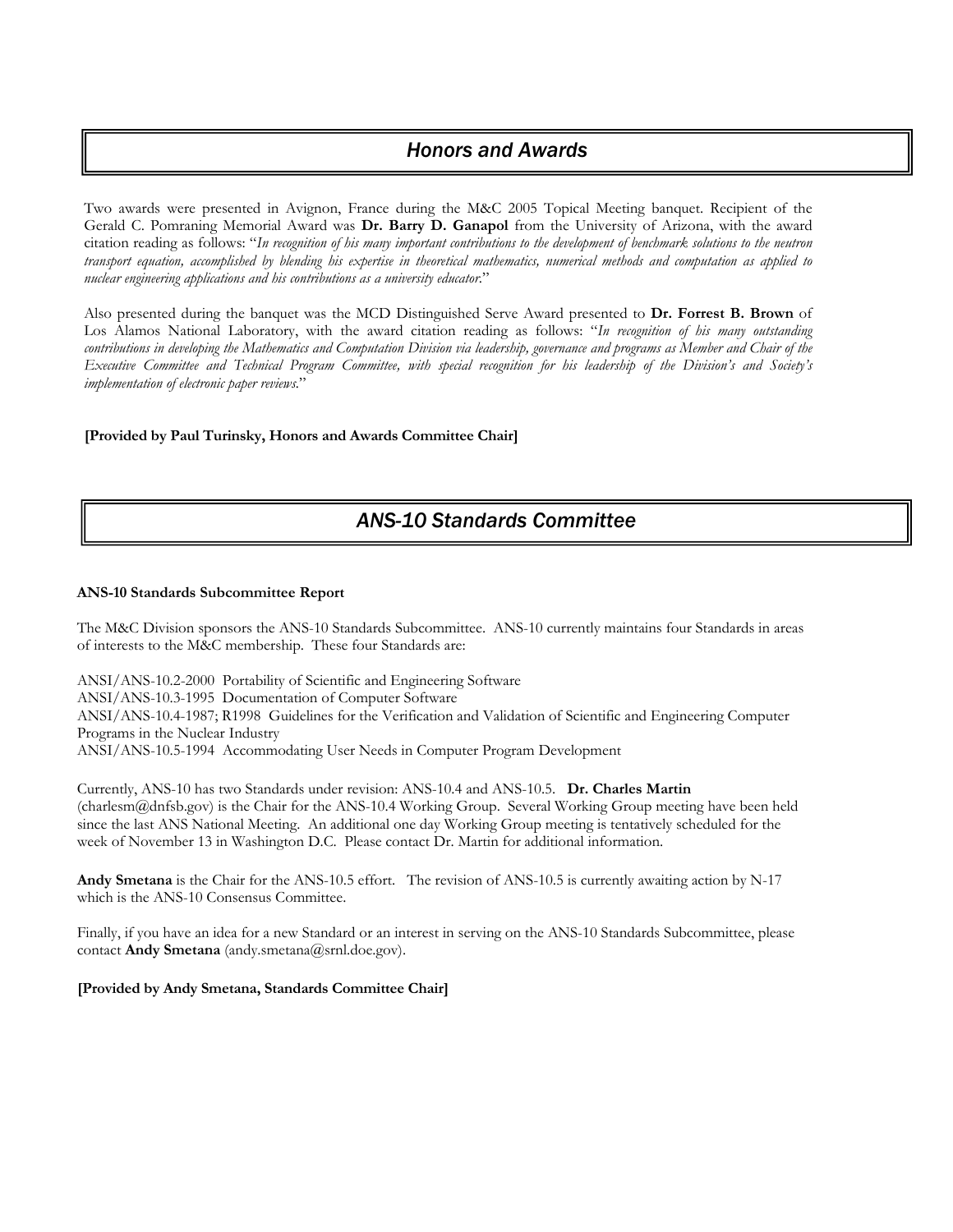# *Membership Committee*

The Mathematics and Computation Division is one of the smaller ANS division but our membership numbers have been relatively stable. Please remember to renew your ANS National Membership Dues for 2006, and be sure to check off M&C as one of your divisions. You can have more than the two free divsions, for a small fee. ANS members who do not immediately renew will get three mailings, a monthly email reminder, and may get a telemarketing call. If the 2006 dues are not paid before July 2006, they are dropped from national and M&C membership. We will have our M&C list for the November meeting. The membership list can be sorted by organization, age, zip code etc, students, etc. If we can ask for your help to call a coworker to be reminded, or a friend, let us know.



 **[Provided by Madeline Feltus, Membership Committee Chair]**

**Editor's Message**: This newsletter will be issued twice a year and can be accessed electronically at <http://www.mcd.ans.org/newsletters> . Please send your newsletter items and comments to me, Avneet Sood at Los Alamos National Laboratory, P.O. Box 1663 MS F663, Los Alamos, NM 87545; Tel: (505) 667-2119; email: [sooda@lanl.gov.](mailto:sooda@lanl.gov)